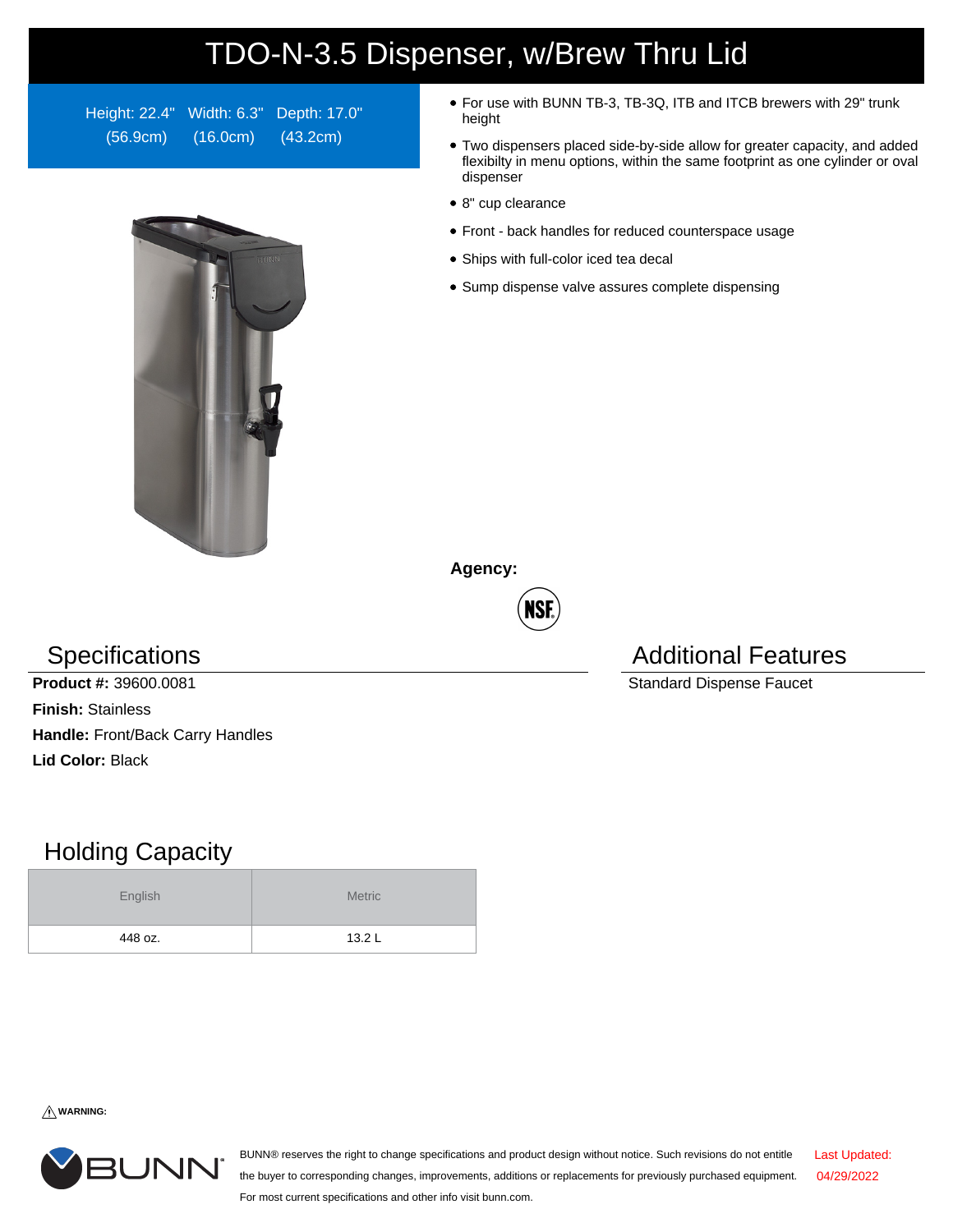



| Unit          |          |                   | Shipping |          |         |          |            |                         |
|---------------|----------|-------------------|----------|----------|---------|----------|------------|-------------------------|
|               | Height   | Width             | Depth    | Height   | Width   | Depth    | Weight     | <b>Volume</b>           |
| English       | 22.4 in. | 6.3 in.           | 17.0 in. | 23.8 in. | 6.7 in. | 16.5 in. | 10.240 lbs | $1.515$ ft <sup>3</sup> |
| <b>Metric</b> | 56.9 cm  | $16.0 \text{ cm}$ | 43.2 cm  | 60.3 cm  | 17.0 cm | 41.9 cm  | 4.645 kgs  | $0.043 \text{ m}^3$     |



BUNN® reserves the right to change specifications and product design without notice. Such revisions do not entitle the buyer to corresponding changes, improvements, additions or replacements for previously purchased equipment. For most current specifications and other info visit bunn.com.

Last Updated: 04/29/2022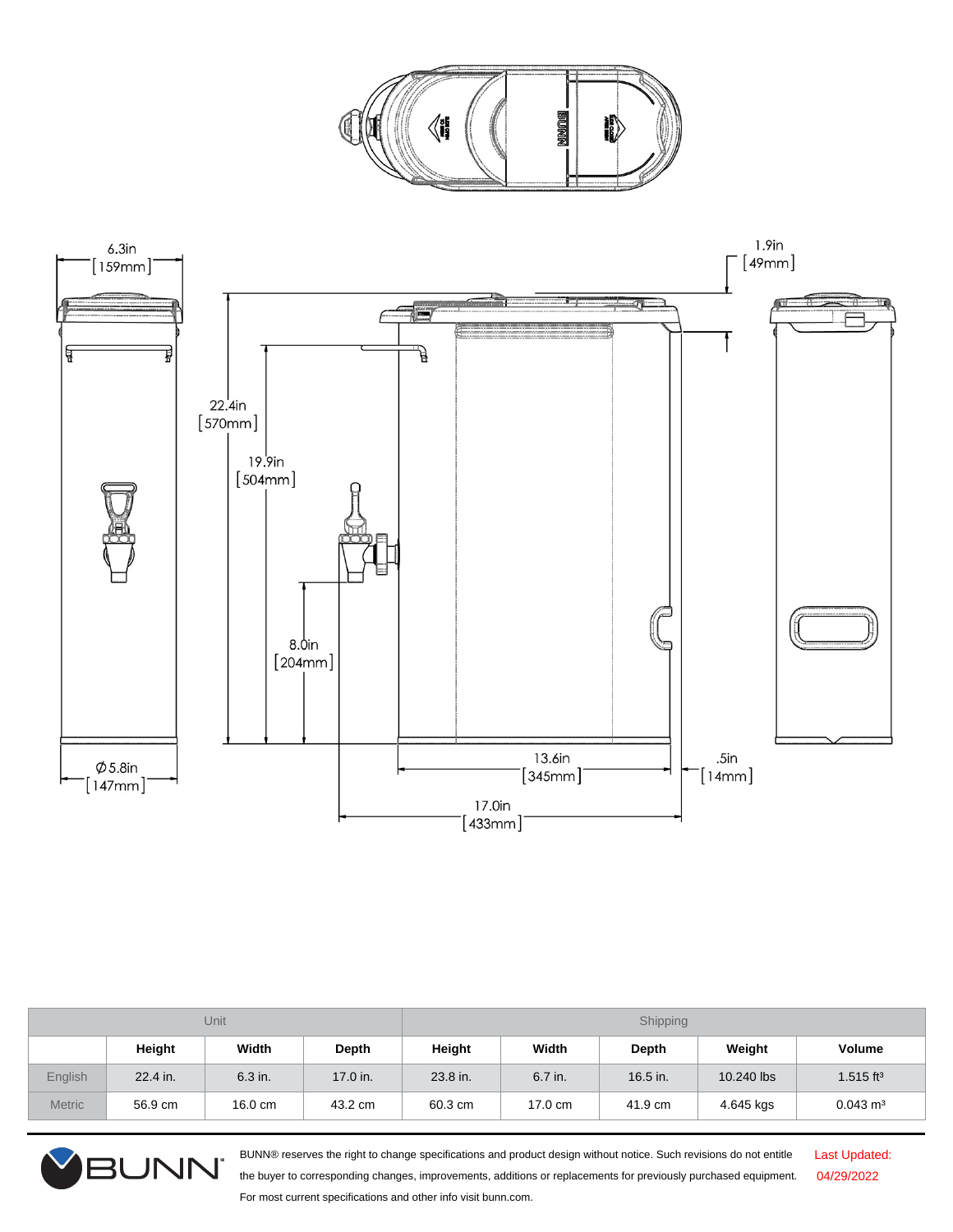Related Products & Accessories:TDO-N-3.5 Dispenser, w/Brew Thru Lid(39600.0081)





BUNN® reserves the right to change specifications and product design without notice. Such revisions do not entitle the buyer to corresponding changes, improvements, additions or replacements for previously purchased equipment. For most current specifications and other info visit bunn.com. Last Updated: 04/29/2022